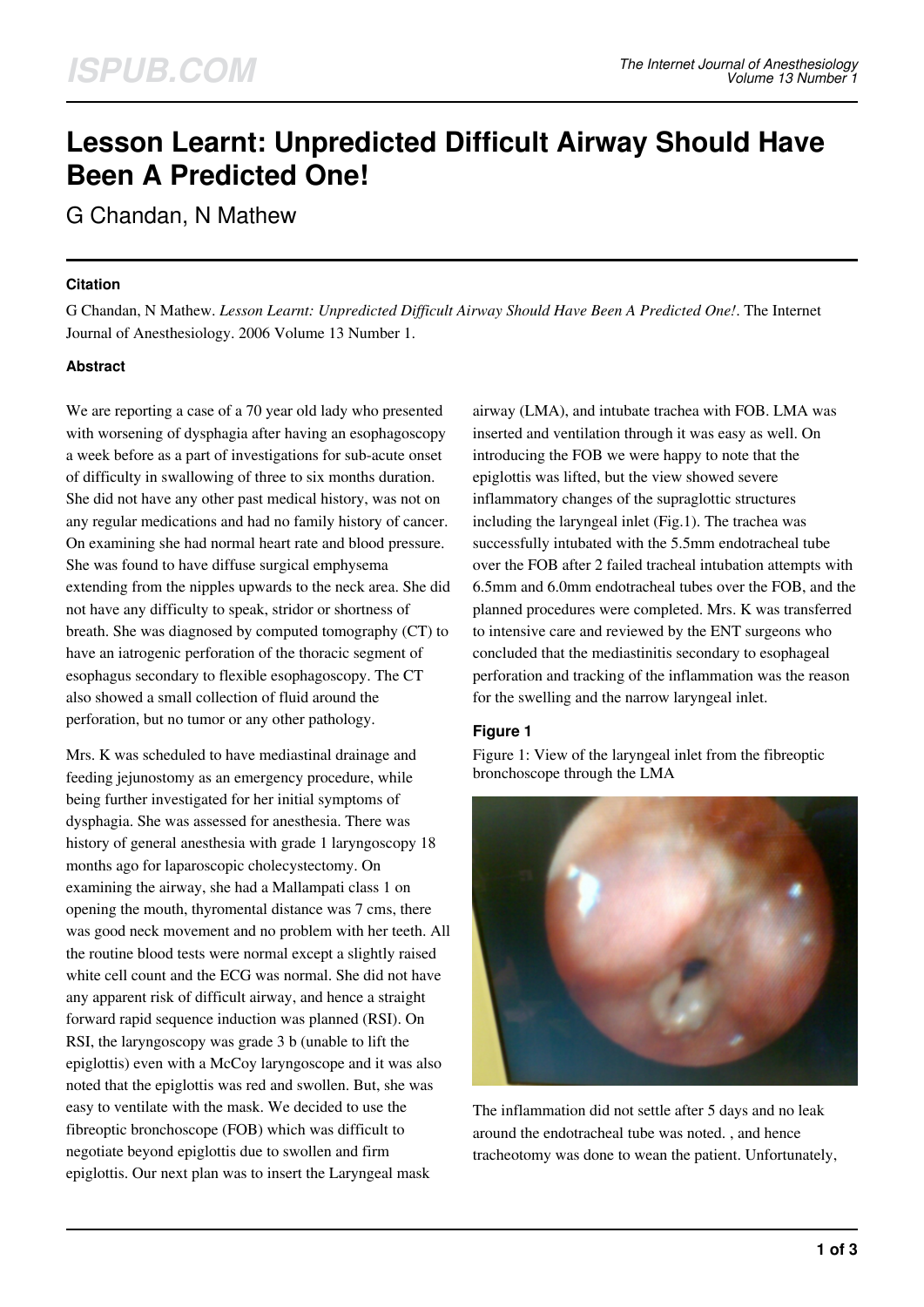Mrs. K died after 2 weeks with septicemia and multi organ failure.

# **DISCUSSION**

Esophageal perforation is the most common cause of mediastinitis  $\binom{1}{1}$  and it has an overall mortality rate of 15-29%  $(_{2})$ . Mediastinitis can cause ascending or descending spread of inflammation which may result in inflammatory changes in the airway. This case had all the evidence of inflammatory changes in the supraglottic, glottic and infraglottic area as assessed by the FOB during intubation. This must have resulted in a higher laryngoscopy grade inspite of having grade1,laryngoscopy 18 months ago. Although Mrs. K did not have any symptoms of airway compromise, she had approximately 4-5mm glottic opening (Fig) and a very narrow trachea on FOB. On hindsight, the surgical emphysema of one week duration should have raised the suspicion of a potentially difficult airway. Cases of significant esophageal perforations will require general anesthesia and surgical intervention, and it is important not to forget the pathophysiology which affects the airway.

# **LESSONS LEARNT**

- Esophageal perforation is one of the commonest causes of mediastinitis.
- Mediastinitis can lead to ascending or descending spread of inflammation and hence involvement of the airway.
- Airway assessment for these types of cases should lead to preparation for a predicted difficult airway management.
- Any soft tissue air in the neck should lead to suspicion of a potentially difficult airway.
- Lack of symptoms or signs does not necessarily rule out a difficult airway.

## **References**

1. Akman C, Kantarci F, Cetinkaya S: Imaging in mediastinitis: a systematic review based on aetiology. Clin Radiol 2004 Jul; 59(7): 573-85 2. Infatolino A, Ter RB: Rupture and perforation of the esophagus. In: The esophagus. 3rd ed. 1999: 595-605